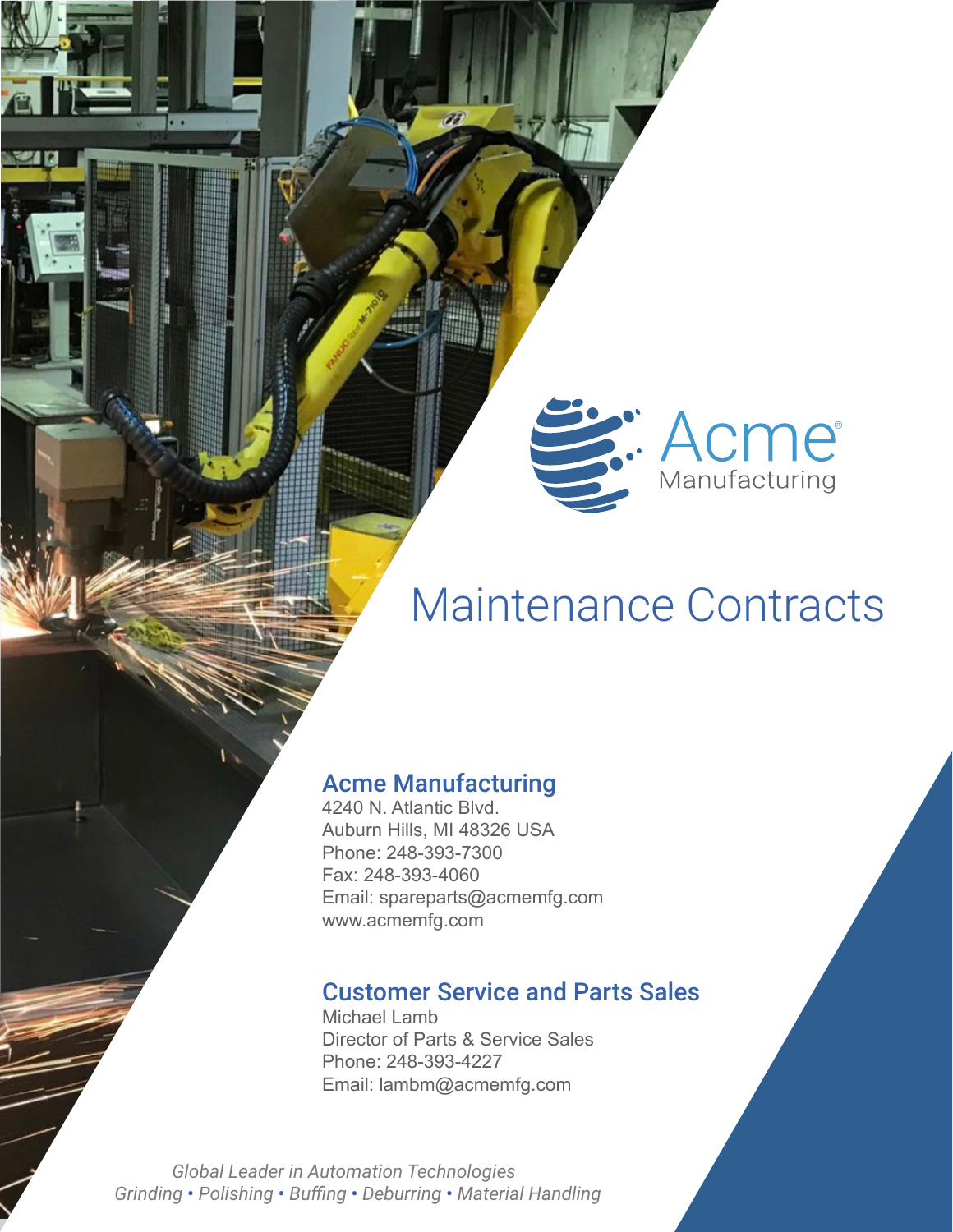

# About Acme's Offer

Is your team newer to automation? Acme can offer a maintenance contract to assist your team to ensure your robotic machine runs as efficiently as possible. The maintenance contract ensures that your Acme robotic cell is always performing at optimal levels. Acme sends a technician to your facility to perform critical tasks on your system. Acme recommends regular maintenance visits each year.

Customers will receive a phone call and email from an Acme expert 8-10 weeks prior to visiting to discuss any specific problems to be addressed while on site. This allows time for the required materials to be obtained and shipped to your facility if required.

Normal wear items and media supplies are not included.

# Maintenance Package Prices

# GOLD **2 years**

This package includes a two-year maintenance package with two, 2-day service visit. This is a great way to get a 10% discount on your spare parts and a 5% discount on labor for any additional service. Also included, a \$2000 credit for machine maintenance parts. This package helps ensure your system is well maintained.

Packages Available: Single Robot Two Robot Cell Three Robot Cell Four Robot Cell

\*Travel expenses not included

## **PI ATINUM 3 years**

This package includes a three-year service package with three, 2-day maintenance visits and an onsite training session. This package provides a 15% discount on spare parts and a 10% discount on labor for any additional service. Also included, a \$6000 credit for machine maintenance parts. Additionally, you will receive 12 hours of remote software assistance.

Packages Available: Single Robot Two Robot Cell Three Robot Cell Four Robot Cell

\*Travel expenses not included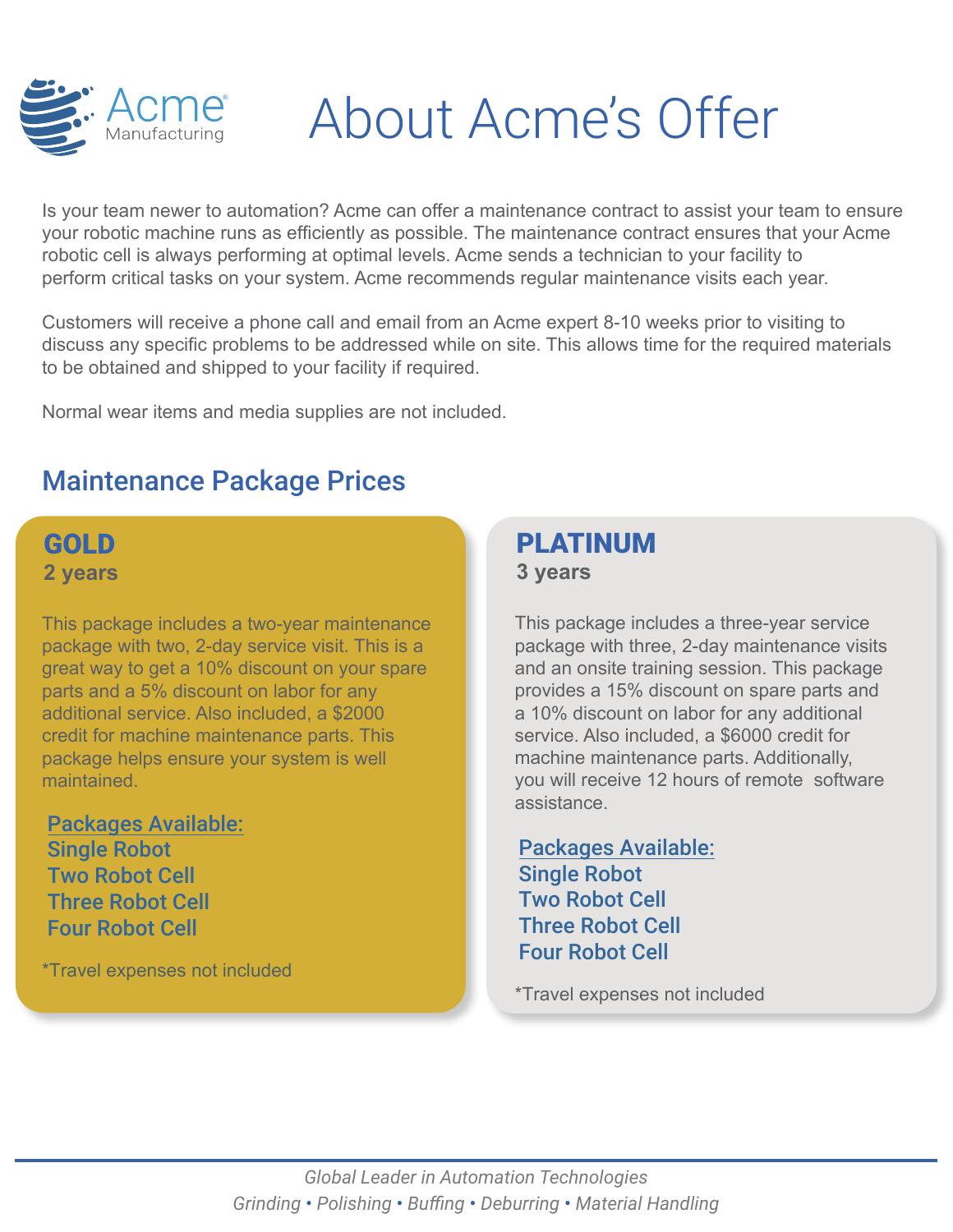

# Acme<sup>e</sup> Package Comparison

| <b>Service Description</b>                                                                         | <b>GOLD</b>       | <b>PLATINUM</b>   |
|----------------------------------------------------------------------------------------------------|-------------------|-------------------|
| Lubrication of all required components                                                             |                   |                   |
| Robot batteries inspected and replaced                                                             |                   |                   |
| Backlash of robot axis checked and recorded                                                        |                   |                   |
| Verify robot mastering                                                                             |                   |                   |
| Robot system will be backed up to prevent costly down time<br>(Image and AOA)                      |                   |                   |
| Controller inspection                                                                              |                   |                   |
| Value of parts included                                                                            | \$2000            | \$6000            |
| Cable inspection                                                                                   |                   |                   |
| Review housekeeping of system (standard cell maintenance to be<br>done by customer between visits) |                   |                   |
| Pneumatics system checked to ensure proper pressures and filter<br>replacement                     |                   |                   |
| Documentation of any problem areas                                                                 |                   |                   |
| <b>Ongoing Discounts</b>                                                                           |                   |                   |
| Discount on all parts for life of contract**                                                       | 10%               | 15%               |
| Discount on labor for any additional service required for life of contract                         | 5%                | 10%               |
| <b>Added Support</b>                                                                               |                   |                   |
| Training visit                                                                                     | X                 |                   |
| Hours of phone support by an Acme expert for life of contract                                      | 10 hours per year | 15 hours per year |
| Hours of remote software service                                                                   | Χ                 | 12 hours          |

\*\* Not to be combined with other discounts